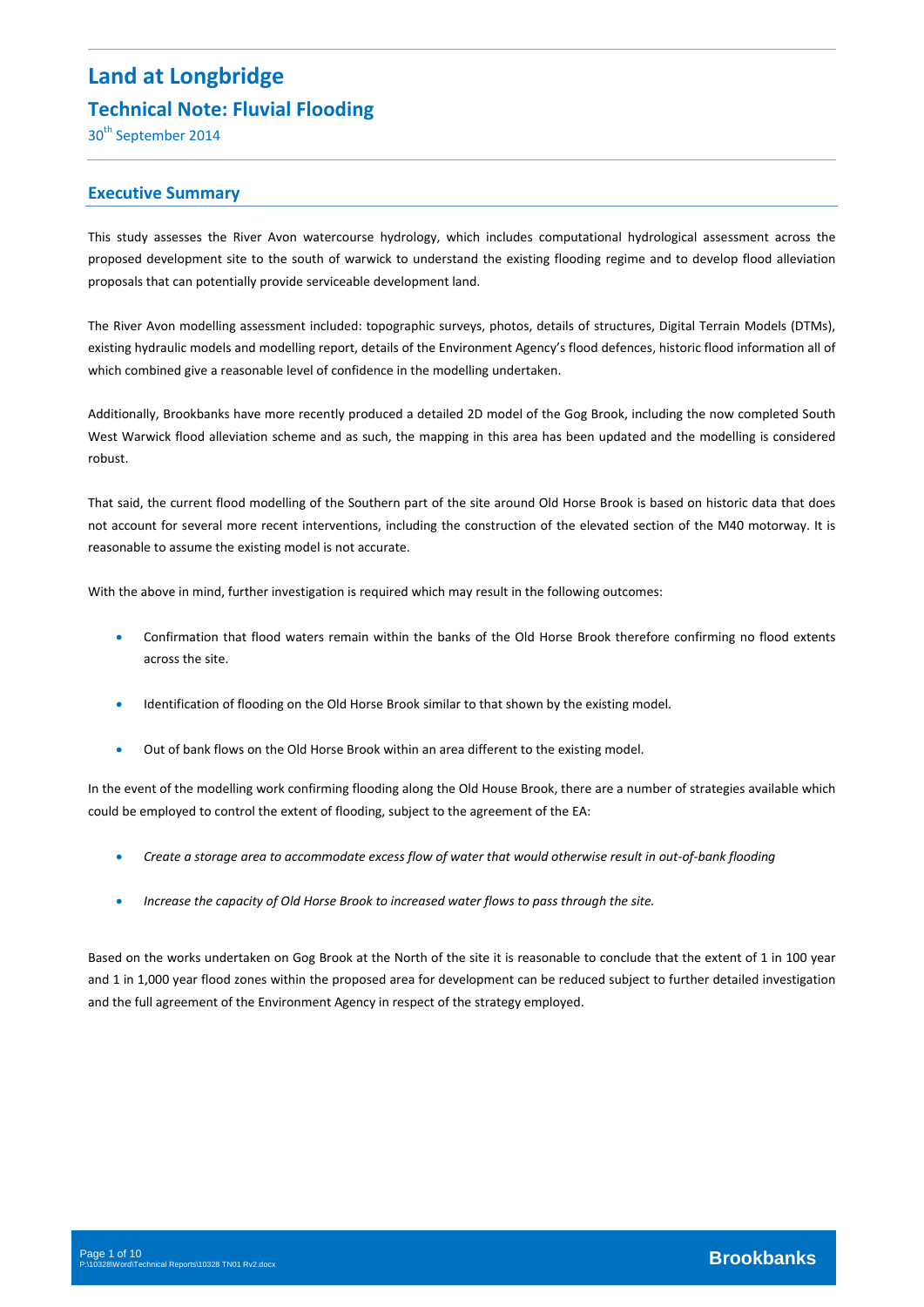# **1 Intr roduction**

Brookbanks Consulting Limited is appointed by Severn Trent Property Ltd to complete a baseline review of the fluvial flood risk at the proposed site in Longbridge, to the south west of Warwick.

The objective of the study is to ascertain the robustness of the currently available data in order to identify what, if any, further work is required to ensure the risk to the development is accurately defined.

This study assesses the site watercourse hydrology, which includes computational hydrological assessment across the land to understand the existing flooding regime and to develop flood alleviation proposals that can potentially provide serviceable development land. troereenlnH

Further information about the wider catchment of the River Avon which lies to the east of the site was obtained from the "River Avon flood risk mapping report", produced by Halcrow Group Ltd and JBA Consulting on behalf of the Environment Agency in 2009.

# **2 Background Information**

#### **Location & Details**

The proposed development lies to the south west of Warwick in an area known as Longbridge. To the east, the site is bound by the River Avon, beyond which lies undeveloped land and Lodge Woodland. The M40 forms the southern site boundary whilst the Stratford Road is identified as the western boundary. The Gog Brook and Leafield Farm are identified to the north.

The northern half of the site is currently occupied by the Longbridge Sewage Treatment Works and Depot, operated by Severn Trent Water whilst the land to the south, adjacent to the M40 comprises Longbridge farm and a number of small residential buildings. The site location and boundary is shown indicatively on Figure 2a, below.



**Figure 2a:** Site L Location

#### **Watercourse S Systems**

#### *Wider Scale*

Reference to the Flood Estimation Handbook shows the site to lie within the wider catchment of the River Avon, on the eastern boundary of the site. Having an URBEXT2000 value of 0.0730 the catchment can be described as "moderately urbanised". The FEH catchment is shown in Figure 2b, below.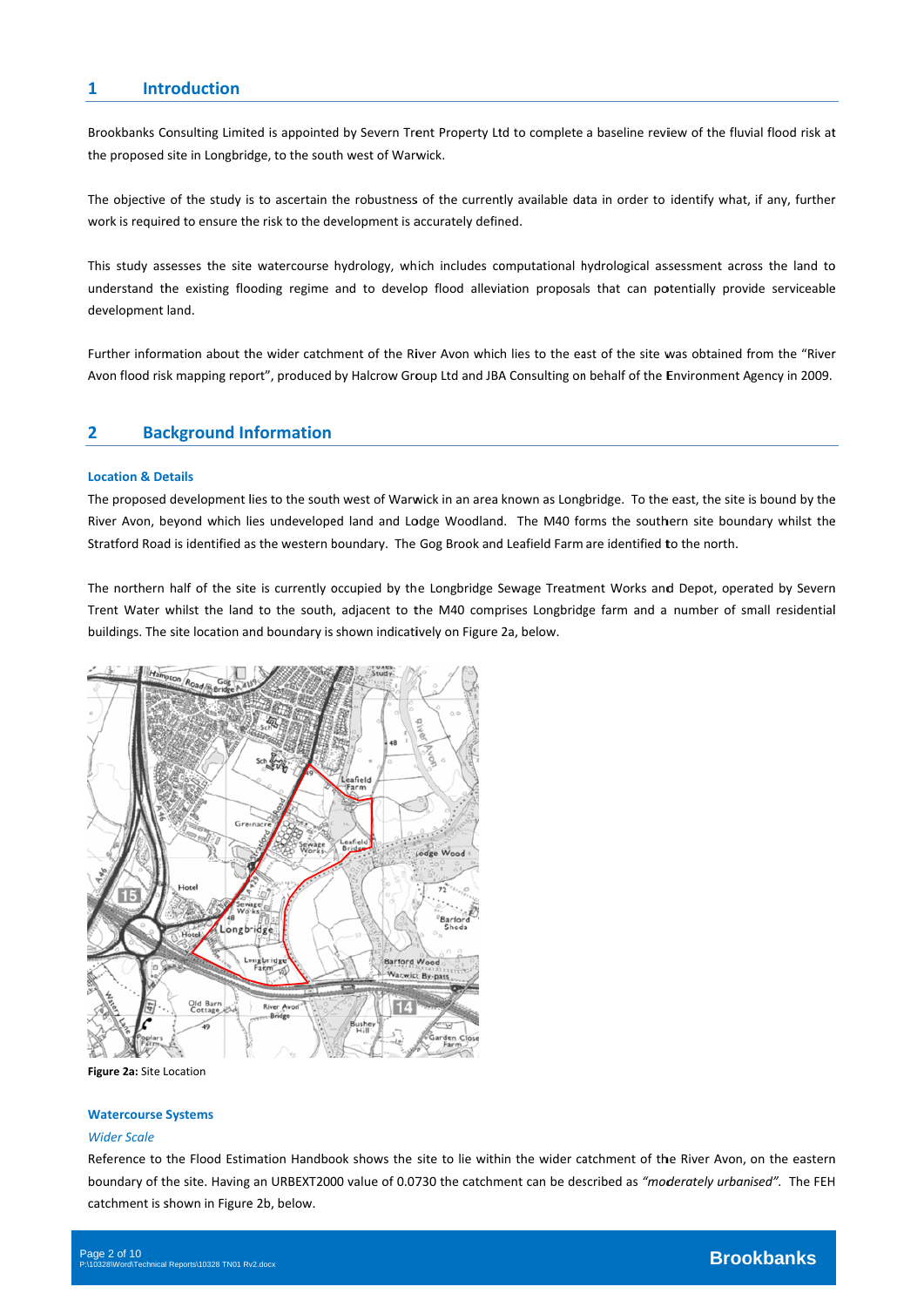

**Figure 2b:** FEH reported catchment

### *Local Scale*

At a more local level, two watercourses are present within the site boundary; these are discussed in more detail below **Gog / Fishers Brook:** The Gog Brook originates approximately 4km north west of the site near to Hatton Village. The watercourse flows in a south westerly direction through mostly undeveloped land before passing under the A46 and into Warwick Racecourse. Hereafter, the watercourse turns 90 degrees and flows due south along the western edge of the racecourse track. The Gog Brook passes through a culvert beneath the A4189 and enters the South West Warwick development land.

Over a period of approximately 18 months, various flood studies and option appraisals were completed to develop options to alleviate flooding along Gog Brook at this location and hence prevent out of bank flows across the South West Warwick and Tournament Fields land.

A scheme was ultimately development and implemented which involved:

- Removal of excessive vegetation along the existing Gog Brook, upstream of Stratford Road along the reach of watercourse fronting Shelley Avenue, to allow flood flows to be adequately conveyed.
- Localised channel cross sectional improvements along the Gog Brook reach fronting Shelley Avenue.
- Replacement of the A429 Stratford Road culvert with a 4 x 2m concrete box culvert.
- Minor channel vegetation clearance along the Fishers Brook reach between Stratford Road and Leafield Farm Cottages.
- Creation of a flood berm along Fishers Brook, downstream of Stratford Road and to the south of Lodge Crescent, extending to approximately 140m in length.
- Replacement of the Leafield Farm access culvert with a 3.6 x 1.5m concrete box culvert, plus localised bank re-profiling and additional bypass flood conveyance improvements.
- Implementation of landscape and ecology related enhancements and mitigation proposals into the scheme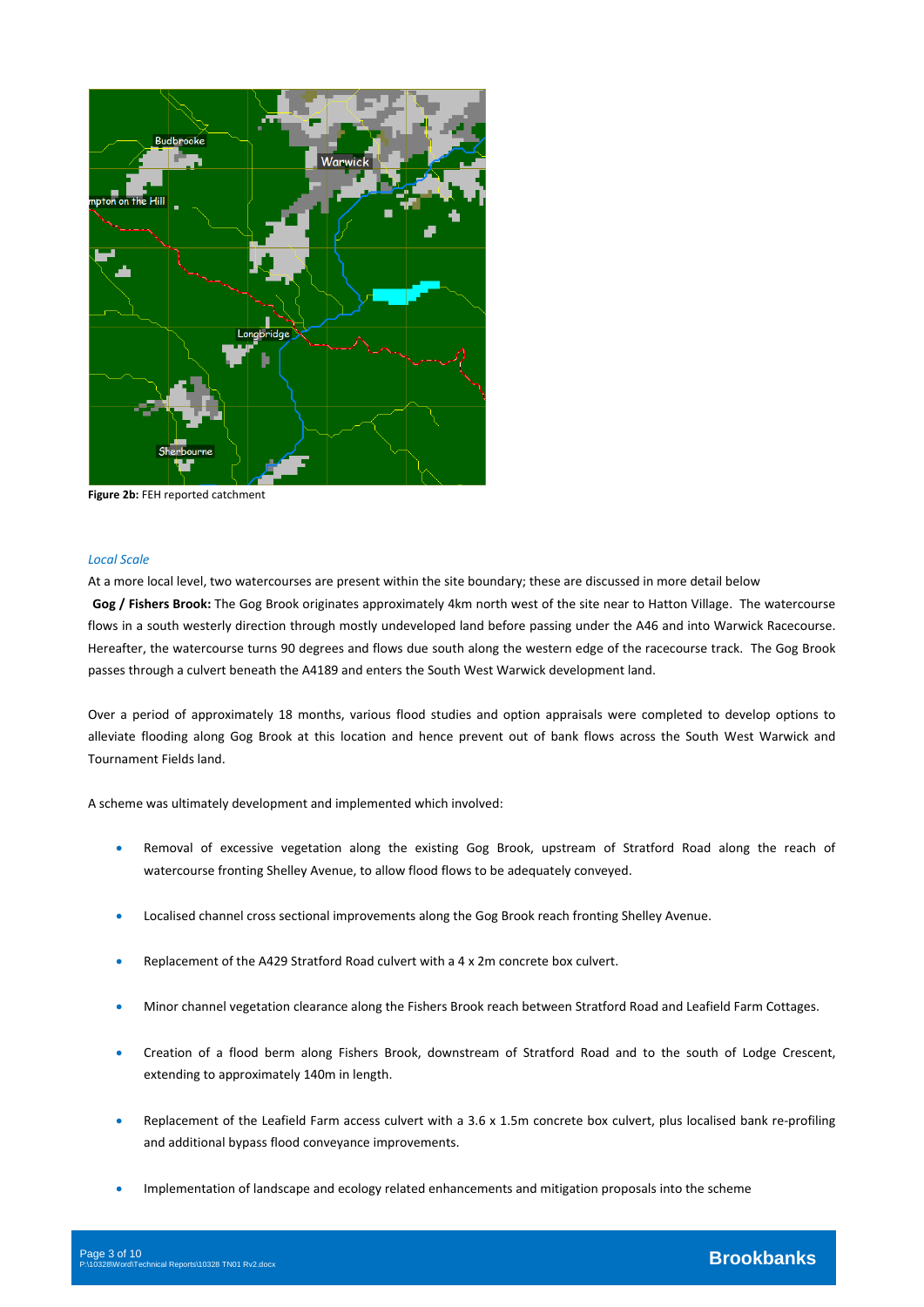Upon leaving the South West Warwick development land the Gog Brook flows in a southerly direction through the proposed development before making confluence with the River Avon on the eastern site boundary.

**Old House Brook:** Originating some 2km west of the site near Hampton Lodge, this watercourse flows easterly, being culverted beneath the A46 on multiple occasions before entering the existing South West Warwick development site. The Old House Brook forms the boundary between the South West Warwick site and the existing Hilton Hotel before being culverted beneath the A429 and into the proposed site. Within the development boundary the Old House Brook flows generally south easterly, along the reasr gardens of Home Farm and Manor Cottages before entering a culvert beneath the M40 on the southern site boundary.

#### **Fluvial Flood Risk**

The Environment Agency's (EA) National Generalised Modelling (NGM) Flood Zones Plan indicates predicted flood envelopes of Main Rivers across the UK. In many circumstances, the NGM is based on basic catchment characteristic data and modelling techniques. Where appropriate, more accurate Section 105 / SFRM models are produced using more robust analysis techniques.

The Flood Zone mapping identifies flooding on the River Avon, Gog Brook and Old House Brook within the site, with flows on all watercourses being seen to come out of bank during the 1 in 100 (1% AEP) and 1 in 1,000 year (0.1% AEP) events.

The EA Flood Zone plan is reprinted as Figure 2c below.

The mapping shows that much of the northern section of the site, currently occupied by the Longbridge Sewage Treatment Works, lies within Flood Zone 1 with the majority of Flood Zones 2 and 3 identified to the south of the site



**Figure 2c:** EA Flood Zone Plan showing 1 in 100 & 1 in 1,000 year floodplains

Flooding from rivers without defences – 1 in 100 year (1%) event (Zone 3)

Extent of extreme flood – 1 in 1,000 year (0.1%) event (Zone 2)

Flood defences

Areas benefiting from flood defences

In order to determine the robustness of the Environment Agency Flood Zones for the area, the River Avon Flood Risk Mapping Study (2010) has been obtained. This report is discussed further in the following section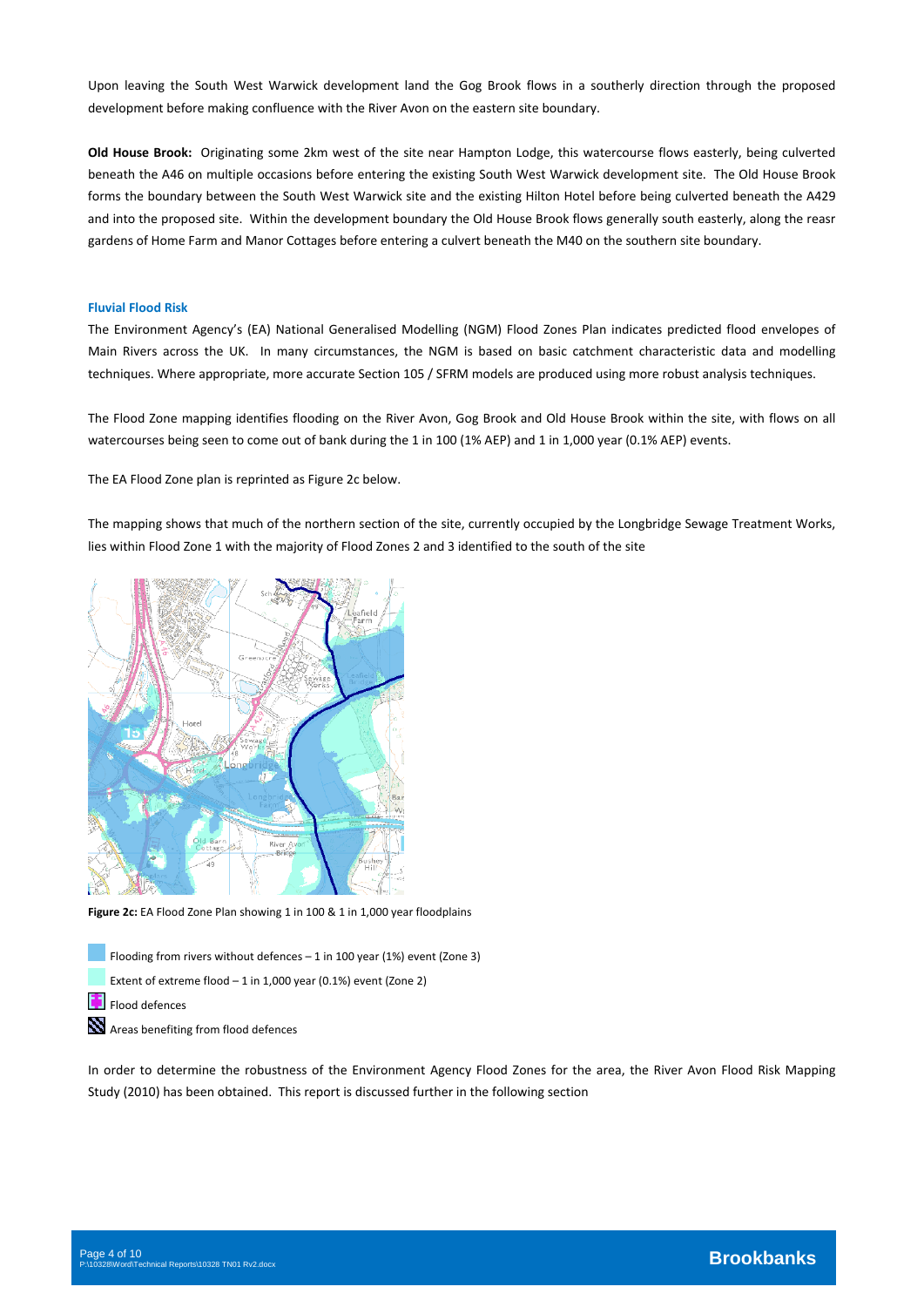## **3 Environment Agency Modelling**

The River Avon study covers the entire upstream catchment of the watercourse down to the M5 motorway, extending approximately 5.5km upstream of the confluence with the River Severn at Tewkesbury.

Although the report does not directly address the proposed site, information is included in relation to the wider area in the context of the River Avon catchment.

The computational hydraulic model of the River Avon and associated primary tributaries has been developed using ISIS Tuflow to integrate both urban and river catchments. A full integration of 1D and 2D hydrodynamic simulation techniques, both the aboveand below- ground elements of catchments, can be modelled to accurately represent all flow paths. ISIS Tuflow enables the hydraulics and hydrology of natural and man‐made environments to be incorporated into a single model.

The linking of 1D river channels and 2D floodplain is carried out by means of lateral banks. The flow can pass between these two components at any location along the river, allowing real conditions to be more accurately modelled.

The full 2D surface flood modelling can be employed across river components of the model, providing more precise modelling of flows through complex geometries.

ISIS Tuflow is an actively developed windows based product that is approved by the Environment Agency for watercourse modelling purposes.

As with all flood models, the main inputs required are flow hydrology, downstream control, channel roughness and geometric data. The following paragraphs outline the details used.

#### **Hydrology**

Hydrometric data are needed for flood estimation and for calibration of the hydraulic models. In instances when flood are estimated using local flood records, they offer a greater degree of reliability than when produced based on the FEH catchment descriptors alone. There are two main types of FEH descriptors, the FEH statistical method which uses flow peaks, whereas the revitalised Flood Hydrograph method (ReFH) requires rainfall and river level of flow event data to assess the time to peak during floods.

Calibration of hydraulic models is best archived using flow data for all reaches, together with water levels from known locations. In areas where his information is limited sensibility of the result is achieved, through ensuring flood extents tie in with flood histories for the specific location.

The River Avon catchment benefits from an extensive and reasonably comprehensive gauged flow and level history, along both the main river and its primary tributaries. This gives an opportunity to provide flood assessments in which a degree of assurance can be placed.

The data used for flood estimation of the River Avon includes:

- Level and flow data gauges on the River Avon and Tributaries, where available.
- Historical Outlines for the 2007 flood event
- HiFlows data set
- Past hydraulic model and hydraulic reports. Some hydrology of the catchment was taking from recent hydrological assessment.
- MORECS and rainfall Data
- Rating equations for rating reviews.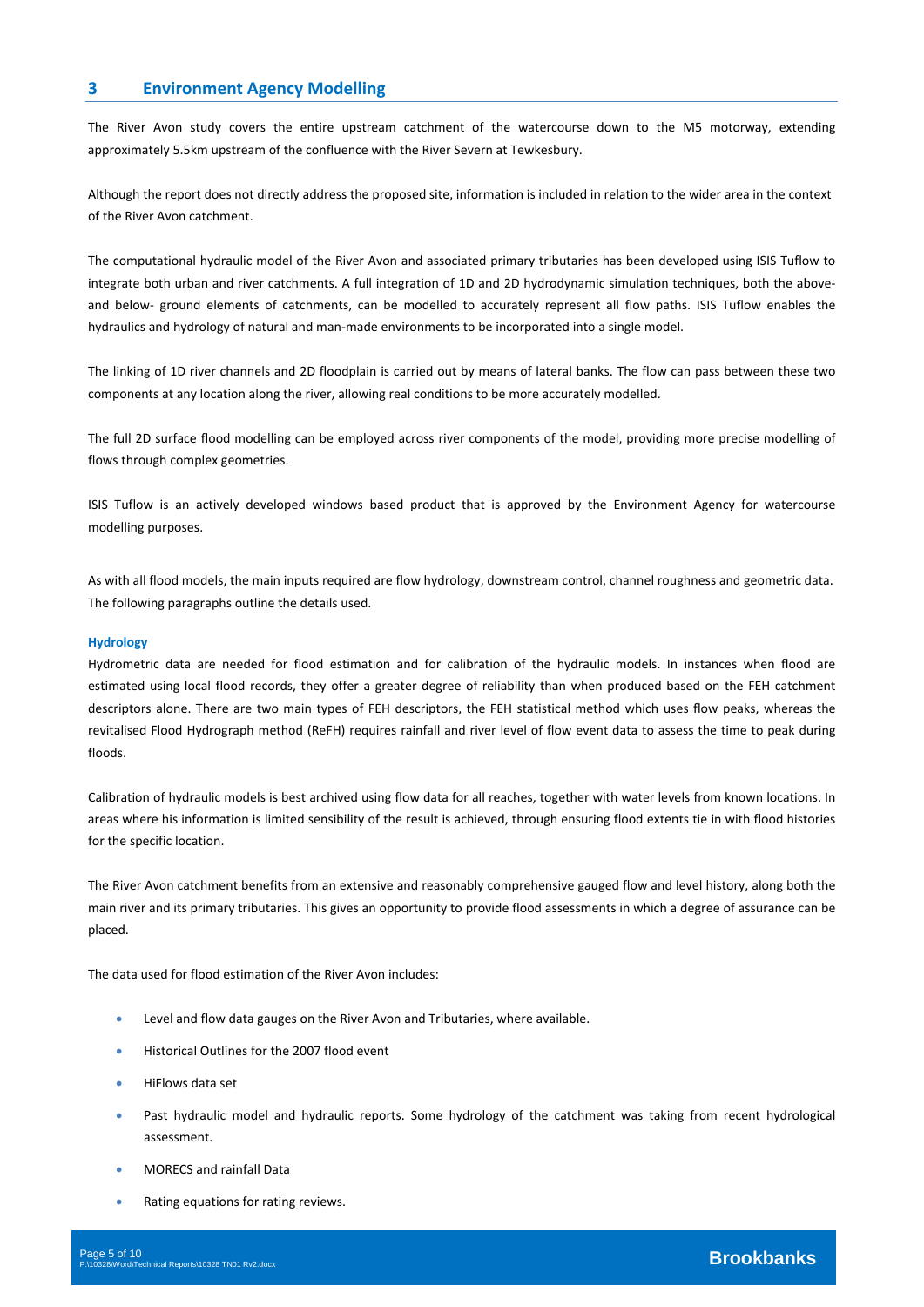#### **Roughness**

Channel and floodplain roughness values are generally represented in hydraulic modelling software as a Manning's 'n' value.

The Manning's 'n' value were set to the values according to the hydraulic model produced by the EA. The calibration of the hydraulic and hydrological models involving refining the representation of features in the model (e.g. bank heights) and modifying parameters (e.g. Manning's n roughness coefficient) to ensure that the model reproduced the recorded water levels throughout the watercourse. Table 3a below confirms the Mannings roughness values used within the flood model.

| Manning's 'n'<br><b>Value</b> | <b>Land Use</b>                         |
|-------------------------------|-----------------------------------------|
| 0.030                         | Open Water                              |
| 0.050                         | Roads/Paths/Tracks/Railways             |
| 0.500                         | Gardens/Glasshouses                     |
| 0.050                         | Manmade surfaces/Embankments/Structures |
| 0.050                         | Grass/Fields/Natural Lands              |
| 0.500                         | <b>Trees</b>                            |
| 1.000                         | <b>Buildings</b>                        |

**Figure 3a:** Roughness Values used in TUFLOW to represent the Floodplain

#### **Geometry**

The River Avon modelling work undertaken was completed in two stages.

**1D Model Build:** Originally, due to historic modelling limitations, the River Avon catchment modelling was split into four areas. These four original 1D models were combined as part of the revised modelling and subsequently divided into three models of equal length (the Upper, Middle and Lower Avon models).

For the reaches modelled in 1D only, the floodplain schematisation was represented as extended cross sections, with the geometry updated using the most up to date LIDAR data. This involved updating the geometry of the floodplain in the Upper and Middle models, and replacing the floodplains schematisation in the Lower Avon model, formerly represented by reservoirs. The in‐bank geometry was retained from the original ISIS models since it is based on surveyed data.

Floodplain storage in the 1D models was represented by selecting appropriate roughness (Manning) values across the different reaches of the models. Initial roughness values were selected based on data available (photos) and experience; however, some of the values were later modified during calibration.

A comparison of the DTM data with topographic survey data from the Rugby area was undertaken. This analysis identified some discrepancies in the data. Further investigation suggested that the identified discrepancies were significantly influenced by the location of the in-bank channel within each cross section and were subsequently corrected. Interpolated sections were incorporated into the model to improve the numerical stability of the 1D‐2D models.

**2D Model Build:** Five 2D domains were incorporated into the 1D models which coincided with the main urban areas. The floodplain area was modelled in TUFLOW. The 2D grid data was comprised of elevation data derived from the DTM which was created using filtered LIDAR data with 2m grid resolution. The grid resolution of the TUFLOW models was 8m in all cases.

The 1D and 2D elements of the model were then linked together within each of the three models. Flood defences were represented by modifying the 1D model terrain elevations. Where defences were located within the 2D domain, the geometry was updated accordingly.

#### **Model Calibration and Details**

Model calibration is completed to optimise the model unknowns; calibration was carried out to produce robust and conservative results.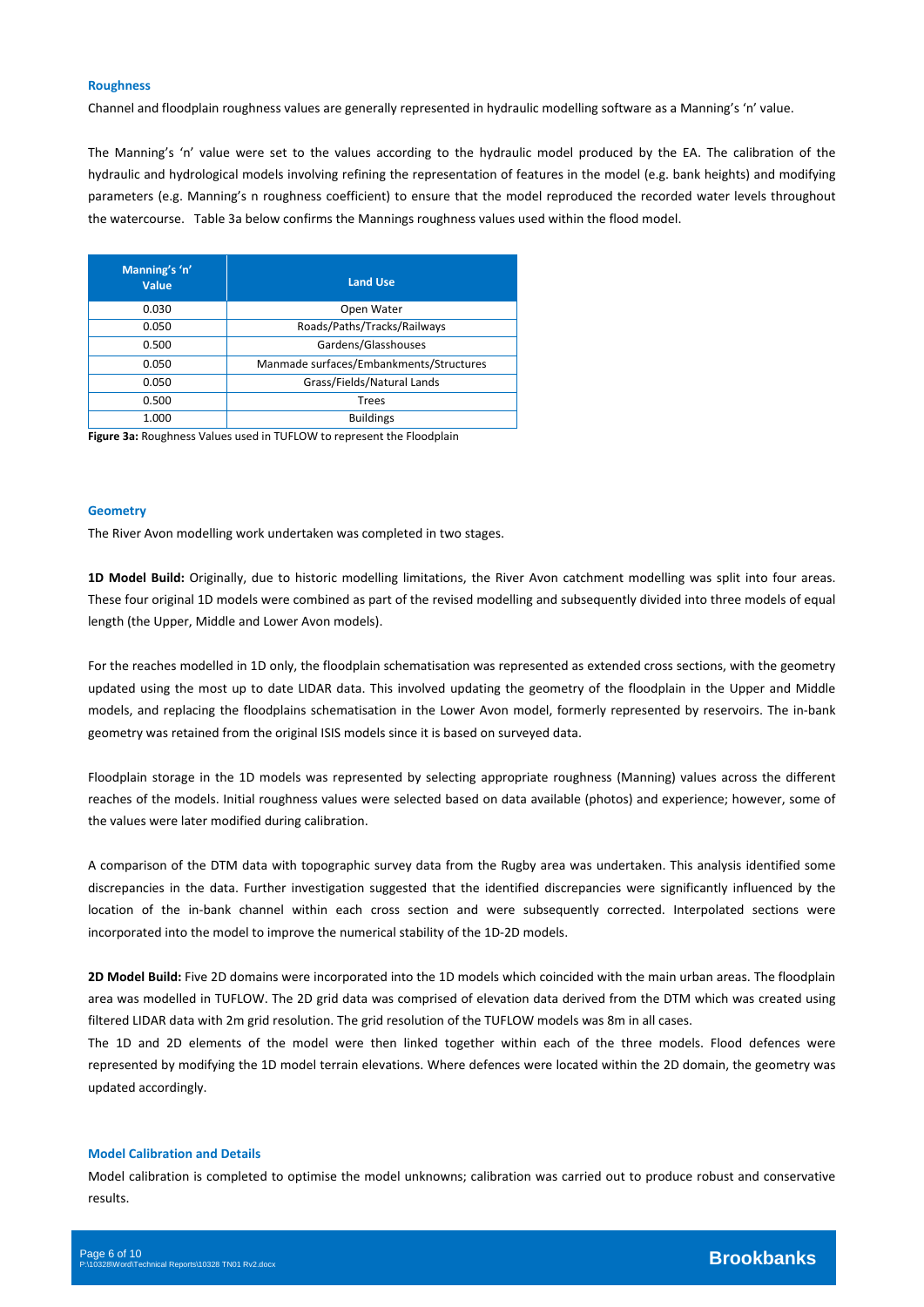Since the 1D model is considered shorter than the 1D‐2D model run times, the River Avon model was only initially calibrated using the 1D model until the result was acceptable, A further calibration was also done using the 1D‐2D combined model to refine the 1D results in urban areas where more details are sought.

Calibration of the 2D component of the hydraulic model consisted of refining the representation of the floodplain in the digital leaving and entering the river channel.

Bank heights are initially estimated from the LiDAR data using the standard algorithm for efficiency.

The refinement typically draws on information from the topography survey, but also uses LIDAR data to locate both low and high points that may be missed by the topography survey.

The Environment Agency have selected three events to calibrate the hydraulic models: April 1998, December 2000, and July 2007. These events were chosen as they were considered to be significant events which affected the whole catchments of the River Avon respectively. An additional fourth event (mid‐June 2007) was selected for the model verification.

#### **Discussion**

The River Avon modelling assessment included: topographic surveys, photos, details of structures, Digital Terrain Models (DTMs), existing hydraulic models and modelling report, details of the Environment Agency's flood defences, historic flood information all of which combined give a reasonable level of confidence in the modelling undertaken.

Additionally, as previously discussed, Brookbanks have more recently produced a detailed 2D model of the Gog Brook, including the now completed South West Warwick flood alleviation scheme and as such, the mapping in this area has been updated and the modelling is considered robust.

That said, whilst the one of the 2D elements of the modelling covers the proposed site, the Old House Brook has not been included in the modelling exercise and thus, the subsequent floodplains associated with this watercourse, shown within the 2010 modelling report, is based on less accurate, historic modelling techniques.

This mapping also appears to show an interaction with the Horse Brook which lies further south of the site, beyond the M40. This watercourse has also been excluded from the 2010 Environment Agency model and therefore, whilst it is unlikely that an interaction at this location will be impacting upon the proposed site, the potential for same should be considered.

Based on our experience of the watercourses and hydrology of this area, there is potential for further work to gain back areas of land associated with the Old House Brook floodplain within the site. However, given the confidence in the modelling work completed for the River Avon and Gog Brook in this area it is unlikely that any amendments to same would result in significant changes.

Figure 3b below highlights the areas where it is believed that further refinement will result in the reclaiming of land from the floodplain.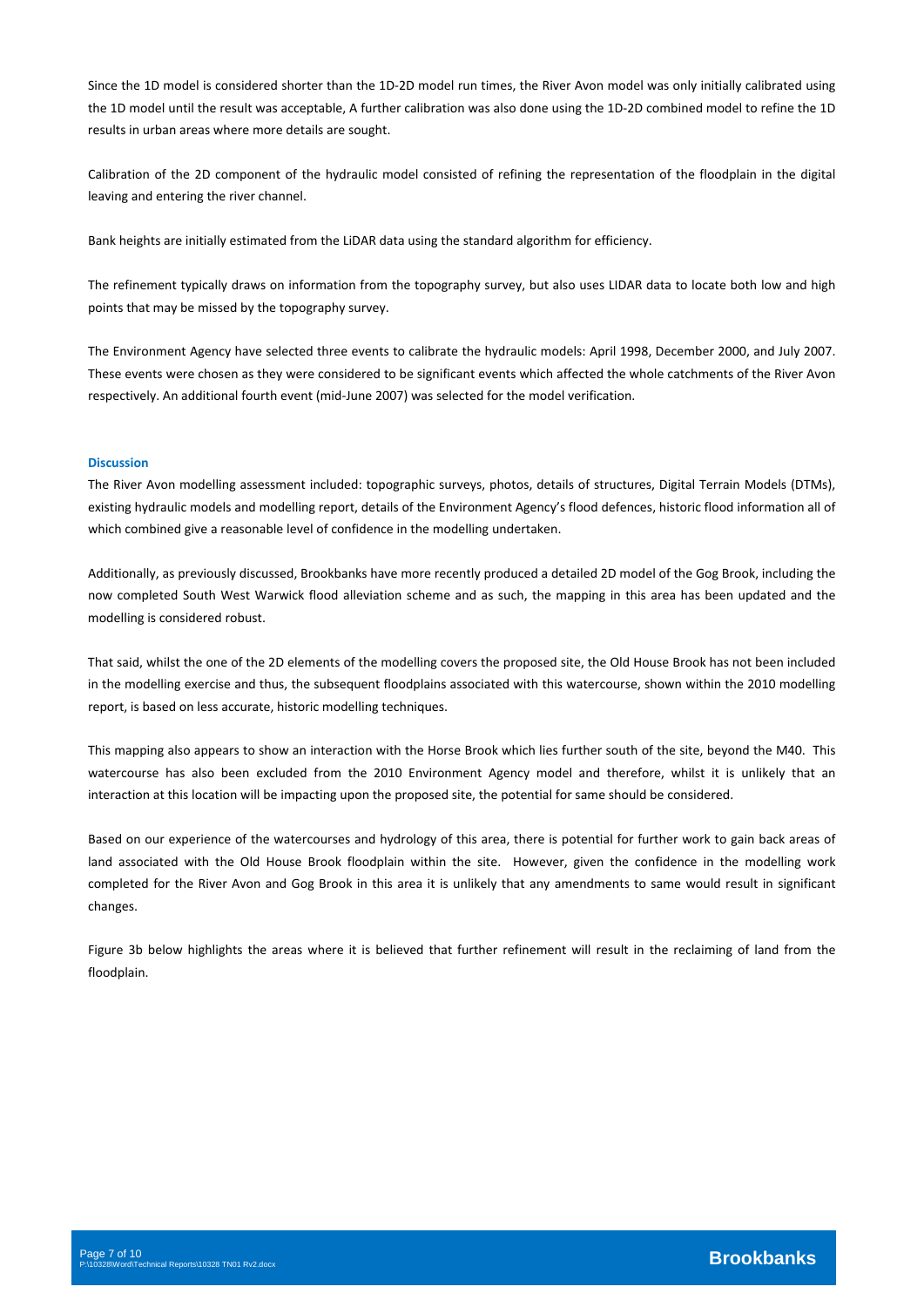

Figure 3b: Floodplain Refinement



Area as Deemed Rob bust Areas of Potential Significant Refinement

The following chapter identifies the potential next steps in unlocking the definitive position within the site boundary along with some potential options for flood alleviation.

# **4 Nex xt Steps**

Whilst the River Avon and Gog Brook models are deemed suitably robust in this area, given that neither the Horse Brook nor Old House Brook are included within the modelling assessment, a detailed assessment of the fluvial flooding regime on these watercourses would offer the potential to further refine the 1 in 100 year and 1 in 1,000 year flood events shown on the Environment Agency mapping to be covering the southern half of the site. s in unlocking the definitive p<br>ed suitably robust in this area,<br>ssment, a detailed assessmer<br>ine the 1 in 100 year and 1<br>in half of the site.<br>possible outcomes are envisag<br>00 and 1,000 year flood levels<br>ing the 100 and 1, h<br>Ideen<br>Theenden

Should the modelling work be undertaken, the following possible outcomes are envisaged:

- . The Old House Brook is shown to retain the 100 and 1,000 year flood levels within bank and this removing the southern section of the site from Flood Zones 2 and 3.
- . The Old House Brook is still shown to flood during the 100 and 1,000 year events however, when plotted against detailed topographical data, the extent of same is limited and can be accommodated within any future development of the site.
- Extensive flooding is still identified across the southern section of the site however the depths and extents are more accurately understood.

If, upon completion of the modelling work, the extent of the 1 in 100 and 1 in 1,000 year flood envelopes across the southern section of the site is deemed prohibitive, there may be potential for an alleviation scheme to be completed within the site to manage flood waters and release land more appropriate for development.

A number of potential options are discussed further below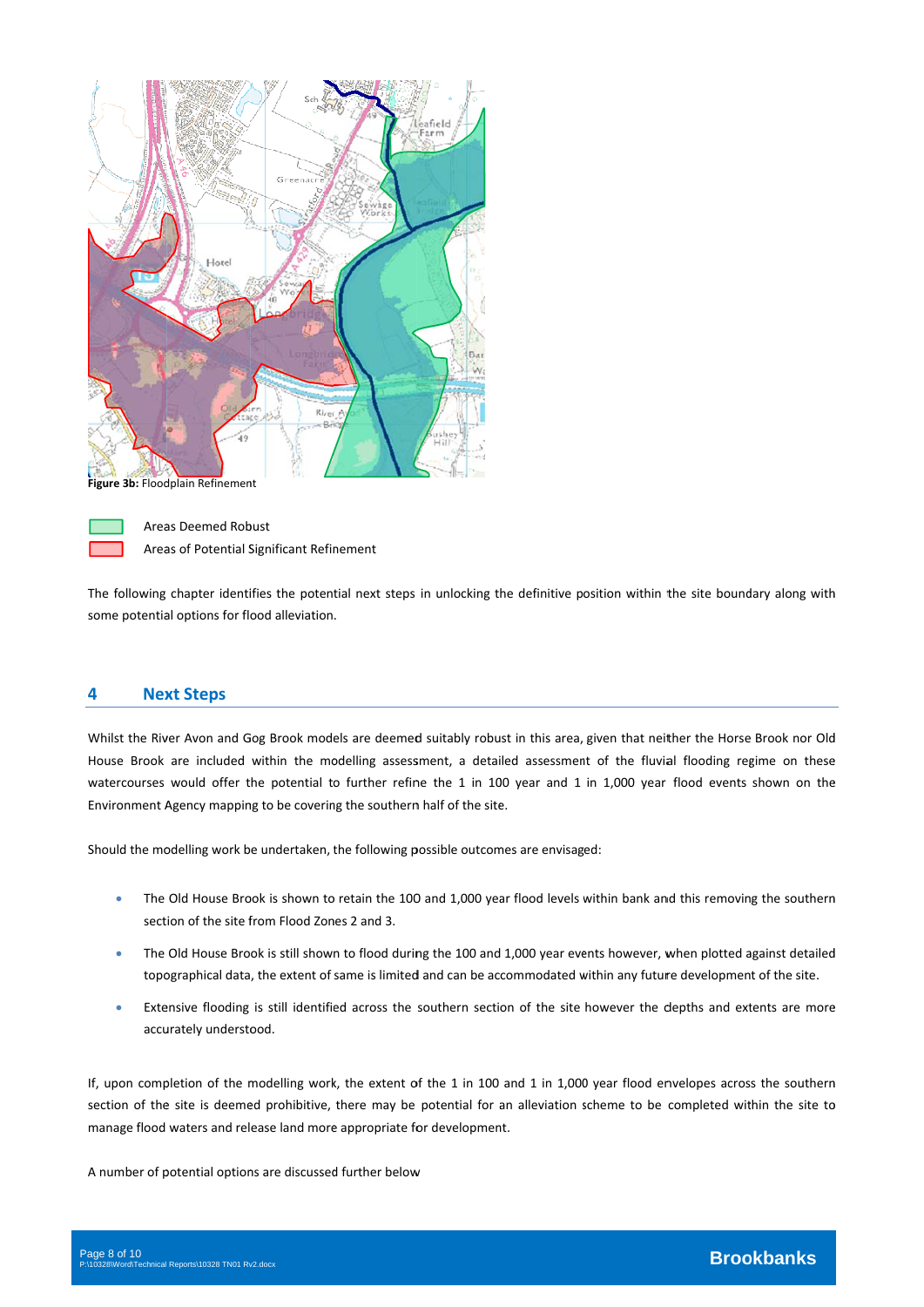#### **Option 1 – All eviation Storag ge**

Similarly to the principles of a level for level compensation scheme, it may be possible to lower an area of land towards the south east of the proposed development to provide additional floodplain storage within the site, creating a flood storage berm. .h<br>e

At the downstream end of the site, near to the culvert beneath the M40 on the Old House Brook, a control structure could be put in place to limit the volume of water flowing downstream and retain peak discharges of water within the storage berm, thereby attenuating peak flows to a rate that may be safely conveyed along the downstream channel.

During critical storm events the control structure will be designed to permit the maximum volume of water into the Old house Brook without causing out of bank flows. All Additional flows will be redirected and into the storage area. Once the critical event has decreased the structure will release the retained water back to the Old house Brook at a controlled rate so as not to overload the watercourse. The control of peak flows through the Old house Brook provides valuable flood alleviation benefits as this will also provide alleviation for areas surrounding the watercourses.

The concept is shown on Figure 4a below.



Figure 4a: Option 1 - Water storage within the site

#### **Option 2 – Additional Capacity**

To the north of the site, Brookbanks have completed an alleviation scheme on the Gog brook which involved increasing the capacity of the channel through earthwork scraping and the introduction of berms and bifurication channels along the reach.

The principles of a scheme of this type have previously been agreed and supported by the Environment Agency and has been proved to have significant flood alleviation benefits.

A plan view of the works completed for the Gog Brook are shown on Figure 4b below